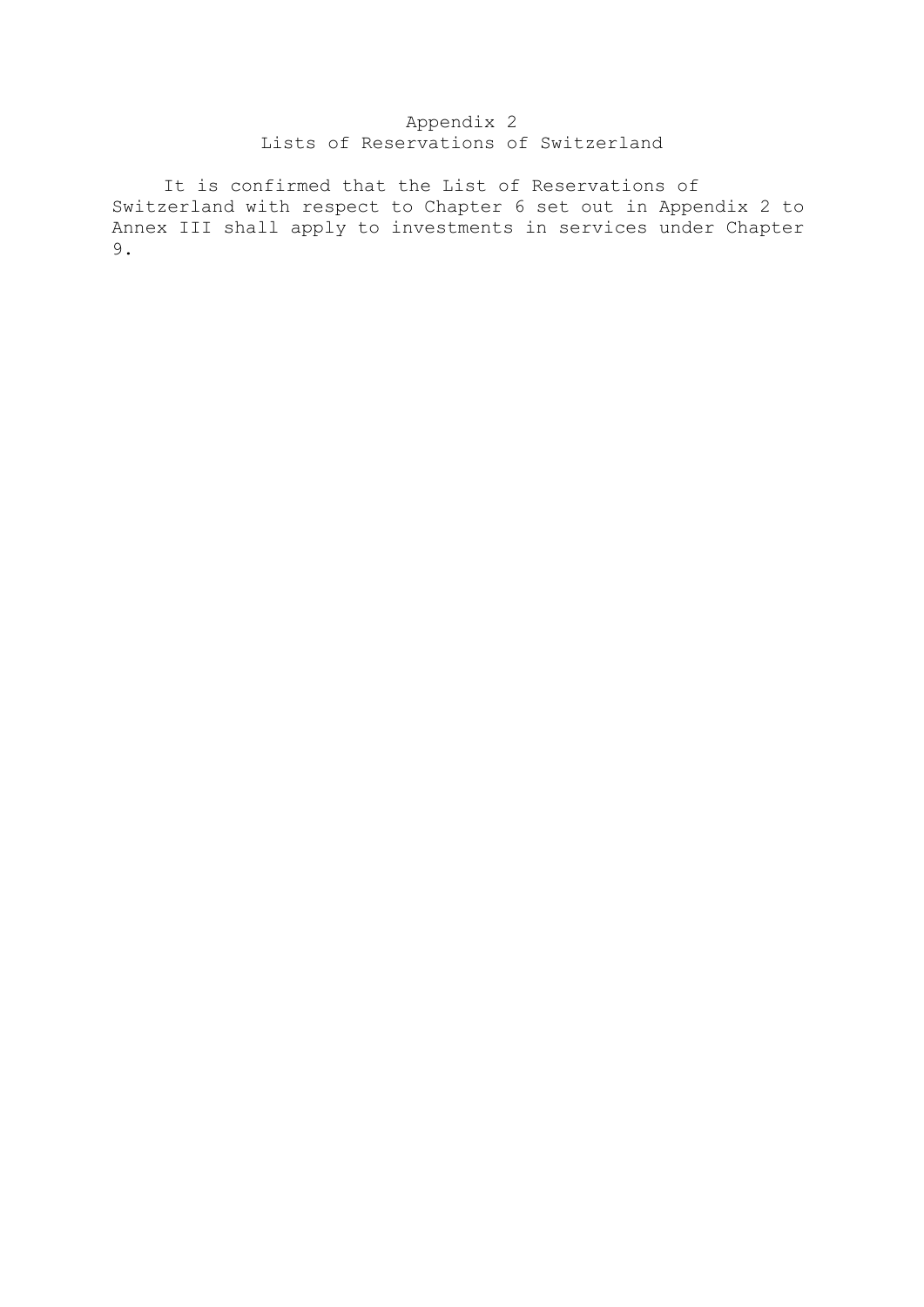## Section 1 List of Reservations for Measures Referred to in Subparagraph 1 (a) of Article 90

| Sector:           | All Sectors                                            |
|-------------------|--------------------------------------------------------|
| Sub-sector:       |                                                        |
| Type of           | National Treatment (Article 87)                        |
| Reservation:      |                                                        |
| Legal source or   | Federal Act of 30 March 1911 (Code of                  |
| authority of the  | Obligations) supplementing the Swiss Civil             |
| measure:          | Code (Systematic Collection of Federal                 |
|                   | Laws and Regulations [RS], No. 220)                    |
|                   |                                                        |
| Succinct          | For a "corporation" (société                           |
| description of    | anonyme/Aktiengesellschaft), a                         |
| the measure:      | "corporation with unlimited partners"                  |
|                   | (société en commandite par                             |
|                   | actions/Kommanditaktiengesellschaft), a                |
|                   | "limited partnership" (société à                       |
|                   | responsabilité limitée/Gesellschaft mit                |
|                   | beschränkter Haftung) and a "cooperative"              |
|                   | (société cooperative/ Genossenschaft), at              |
|                   | least one member of the governing body of              |
|                   | the legal person or another person with                |
|                   | the right to represent the legal person                |
|                   | must be domiciled in Switzerland.                      |
|                   |                                                        |
|                   | A foreign legal person may also establish              |
|                   | one or several branch offices in                       |
|                   | Switzerland. At least one person of the                |
|                   | branch office with the right to represent              |
|                   | the branch office must be domiciled in<br>Switzerland. |
|                   |                                                        |
| Purpose or        | To facilitate judicial proceedings                     |
| motivation of the |                                                        |
| measure:          |                                                        |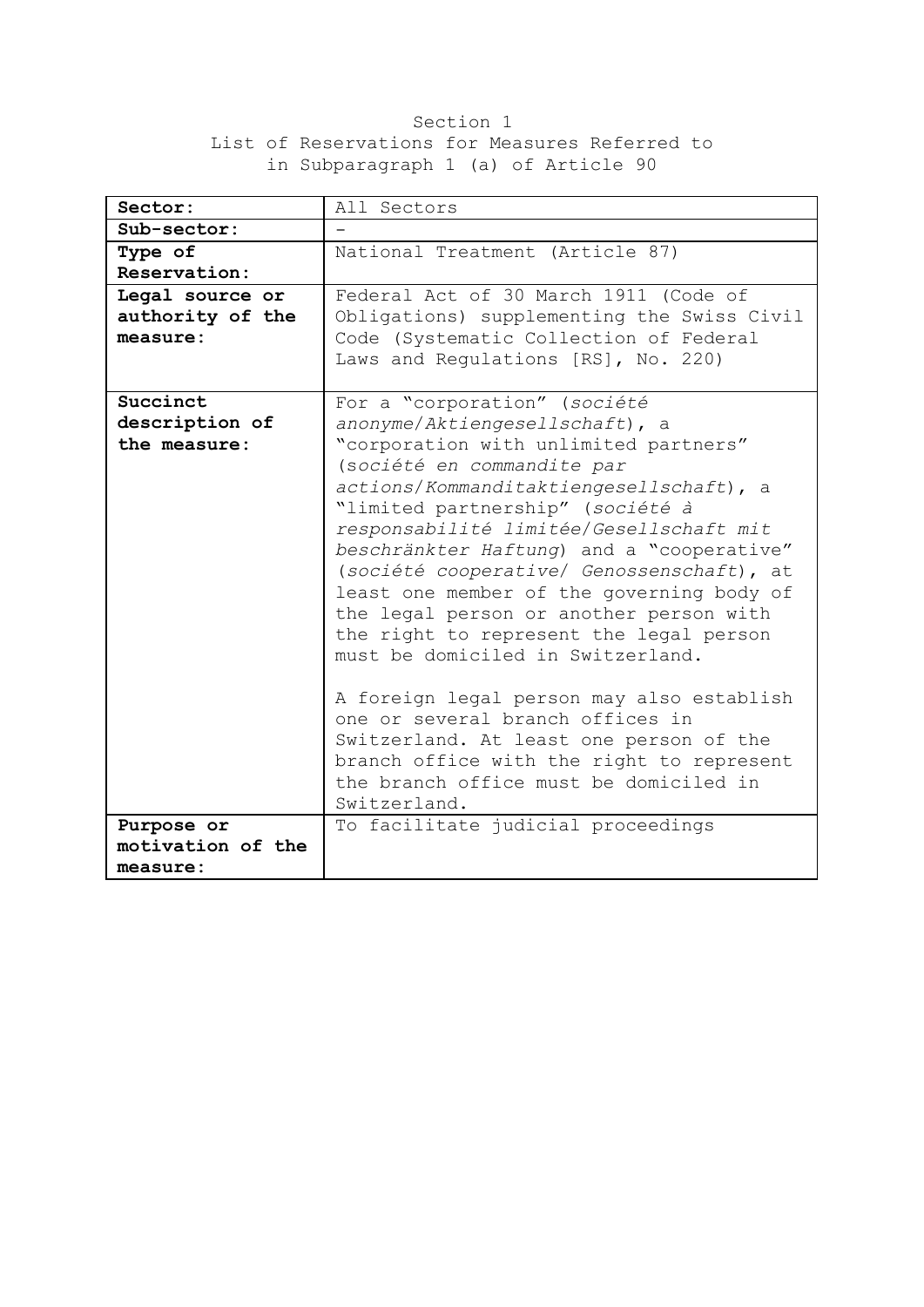| Sector:           | All Sectors                              |
|-------------------|------------------------------------------|
| Sub-sector:       |                                          |
| Type of           | National Treatment (Article 87)          |
| Reservation:      |                                          |
| Legal source or   | Federal Act of 16 December 1983 on the   |
| authority of the  | Acquisition of Real Estate by Persons    |
| measure:          | Abroad (RS 211.412.41)                   |
| Succinct          | Acquisition of real estate is subject to |
| descriptiodn of   | authorisation by the relevant cantonal   |
| the measure:      | authority when the acquirer does not use |
|                   | the property to operate a permanent      |
|                   | establishment.                           |
| Purpose or        | Scarcity of available land               |
| motivation of the |                                          |
| measure:          |                                          |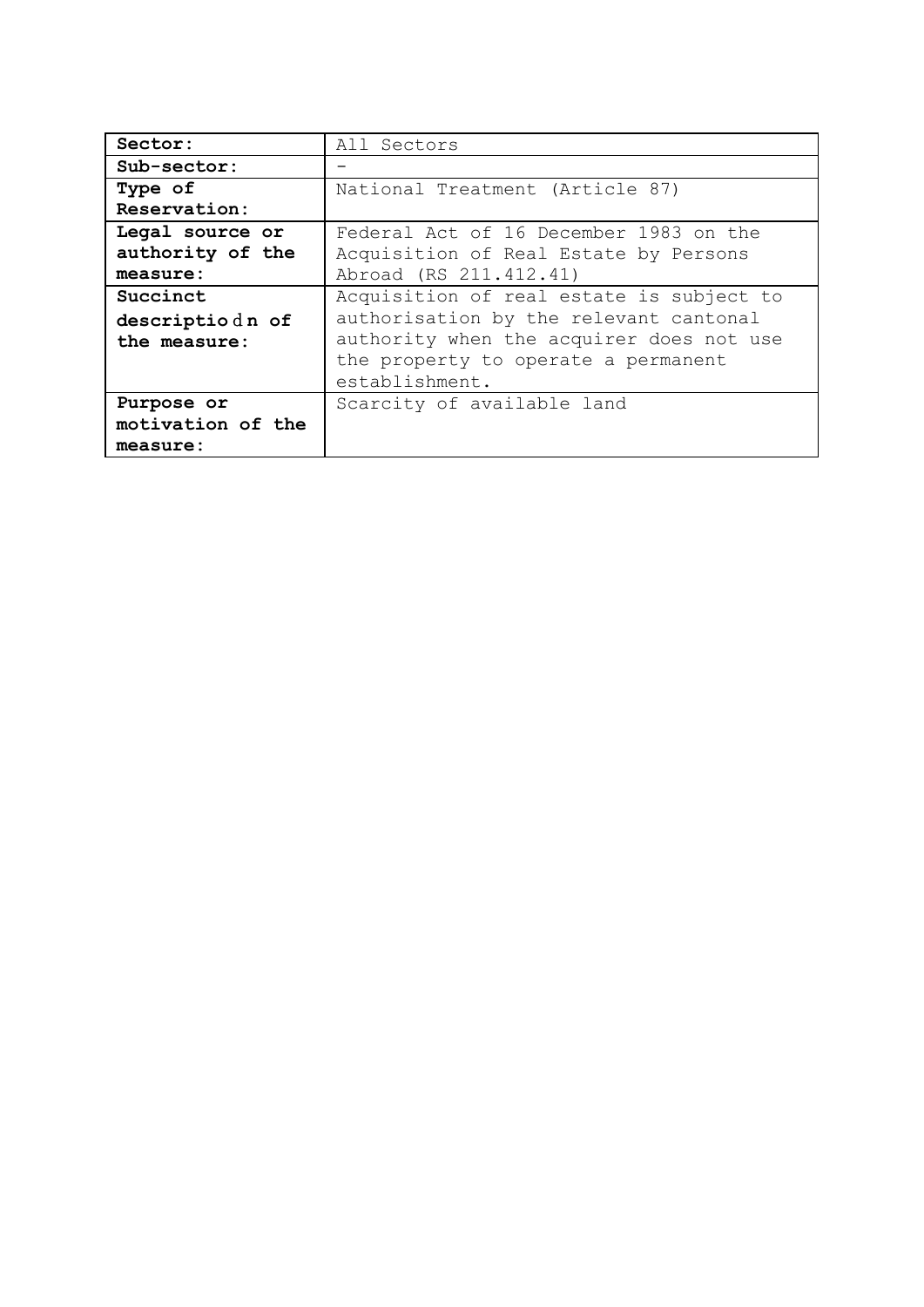| Sector:            | Energy                                     |
|--------------------|--------------------------------------------|
| Sub-sector:        | Oil prospection and exploitation           |
| List of            | National Treatment (Article 87)            |
| Reservations:      |                                            |
| Legal source or    | Concordat of 24 September 1955 on Oil      |
| authority of the   | Prospecting and Exploitation               |
| measure:           |                                            |
| Succinct           | The Concordat, which is an inter-cantonal  |
| description of the | agreement among ten cantons, stipulates    |
| measure:           | that oil concessions may be granted only   |
|                    | to companies that are at least 75 per cent |
|                    | Swiss-owned. Other cantons apply similar   |
|                    | restrictions.                              |
| Purpose or         | Energy policy considerations and national  |
| motivation of the  | security                                   |
| measure:           |                                            |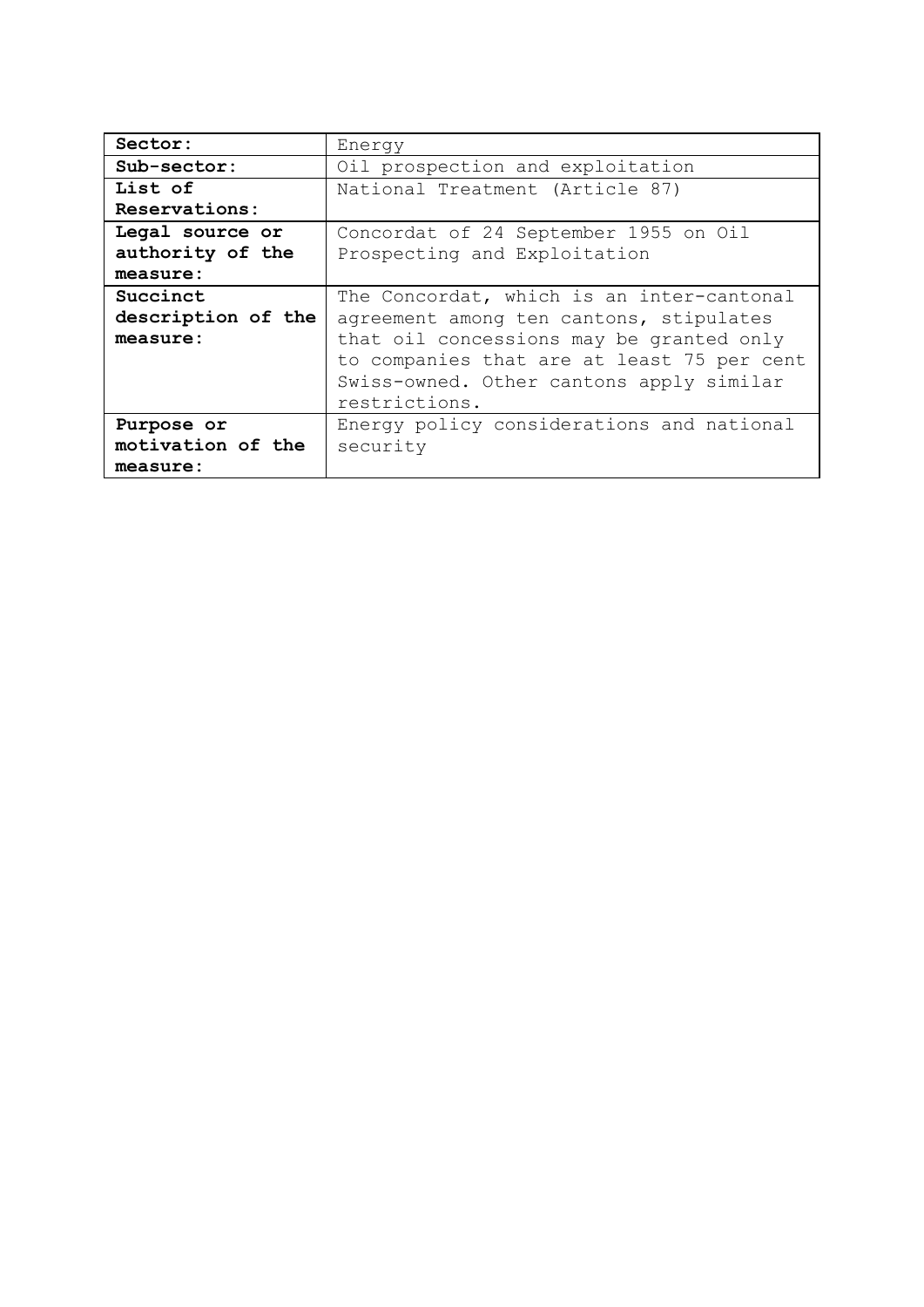| Sector:            | Energy                                     |
|--------------------|--------------------------------------------|
| Sub-sector:        | Nuclear energy                             |
| Type of            | National Treatment (Article 87)            |
| Reservation:       | Most-Favoured-Nation Treatment (Article    |
|                    | 88)                                        |
| Legal source or    | Federal Act of 21 March 2003 on Atomic     |
| authority of the   | Energy (RS $732.1$ )                       |
| measure:           |                                            |
| Succinct           | A concession to construct and operate      |
| description of the | nuclear facilities is granted only to a    |
| measure:           | corporation, a cooperative or a legal      |
|                    | person of public law. A foreign company    |
|                    | must have a registered subsidiary in       |
|                    | Switzerland. Without prejudice to          |
|                    | international obligations, the Federal     |
|                    | Council may refuse the concession to a     |
|                    | foreign company if its home State does not |
|                    | grant reciprocity.                         |
| Purpose or         | Energy policy considerations and national  |
| motivation of the  | security                                   |
| measure:           |                                            |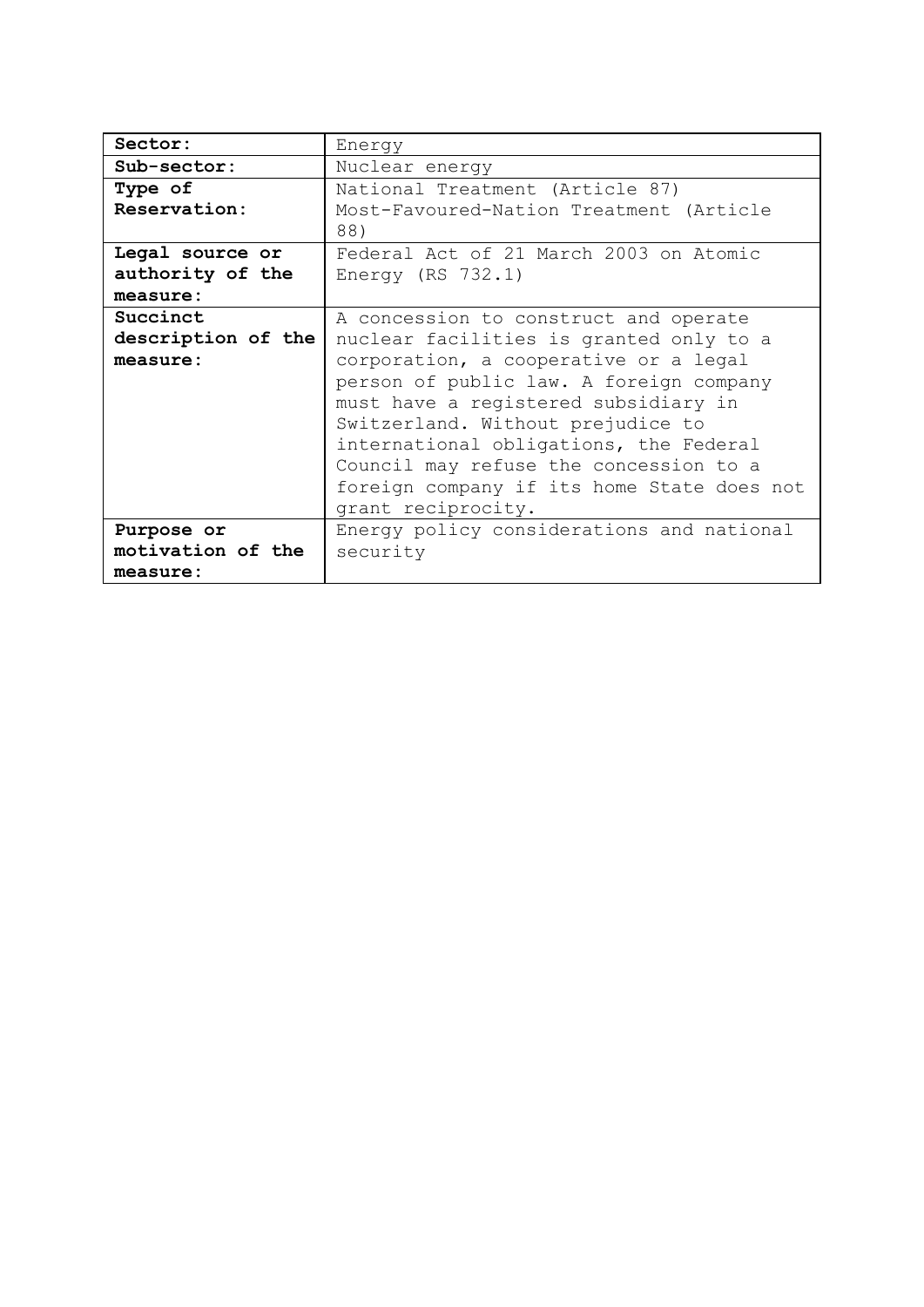| Sector:           | Energy                                     |
|-------------------|--------------------------------------------|
| Sub-sector:       | Hydroelectric power                        |
| Type of           | National Treatment (Article 87)            |
| Reservation:      |                                            |
| Legal source or   | Federal Act of 22 December 1916 on the     |
| authority of the  | Uses of Hydroelectric Power (RS 721.80)    |
| measure:          |                                            |
| Succinct          | When granting concessions, cantons take    |
| description of    | public interest considerations into        |
| the measure:      | account (they may in particular require    |
|                   | the concession-holder to have its          |
|                   | registered office in the relevant canton). |
| Purpose or        | Energy policy considerations and national  |
| motivation of the | security                                   |
| measure:          |                                            |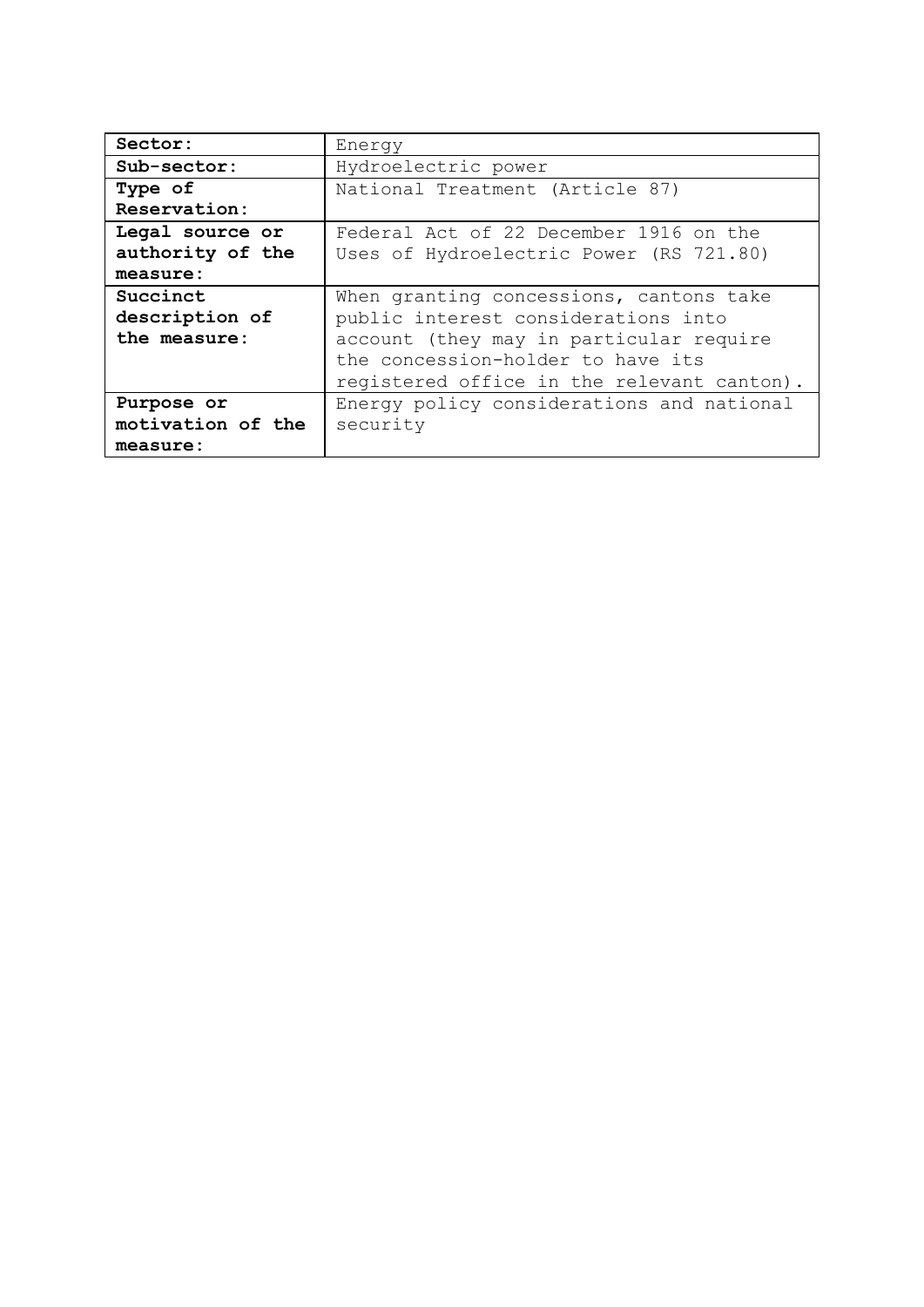| Sector:            | Energy                                     |
|--------------------|--------------------------------------------|
| Sub-sector:        | Pipelines                                  |
| Type of            | National Treatment (Article 87)            |
| Reservation:       |                                            |
| Legal source or    | Federal Act of 4 October 1963 on Pipelines |
| authority of the   | for Liquid or Gaseous Fuels (RS 746.1)     |
| measure:           |                                            |
| Succinct           | For foreign-owned or controlled companies, |
| description of the | a registered office and management         |
| measure:           | presence in Switzerland are required.      |
| Purpose or         | Energy policy considerations and national  |
| motivation of the  | security                                   |
| measure:           |                                            |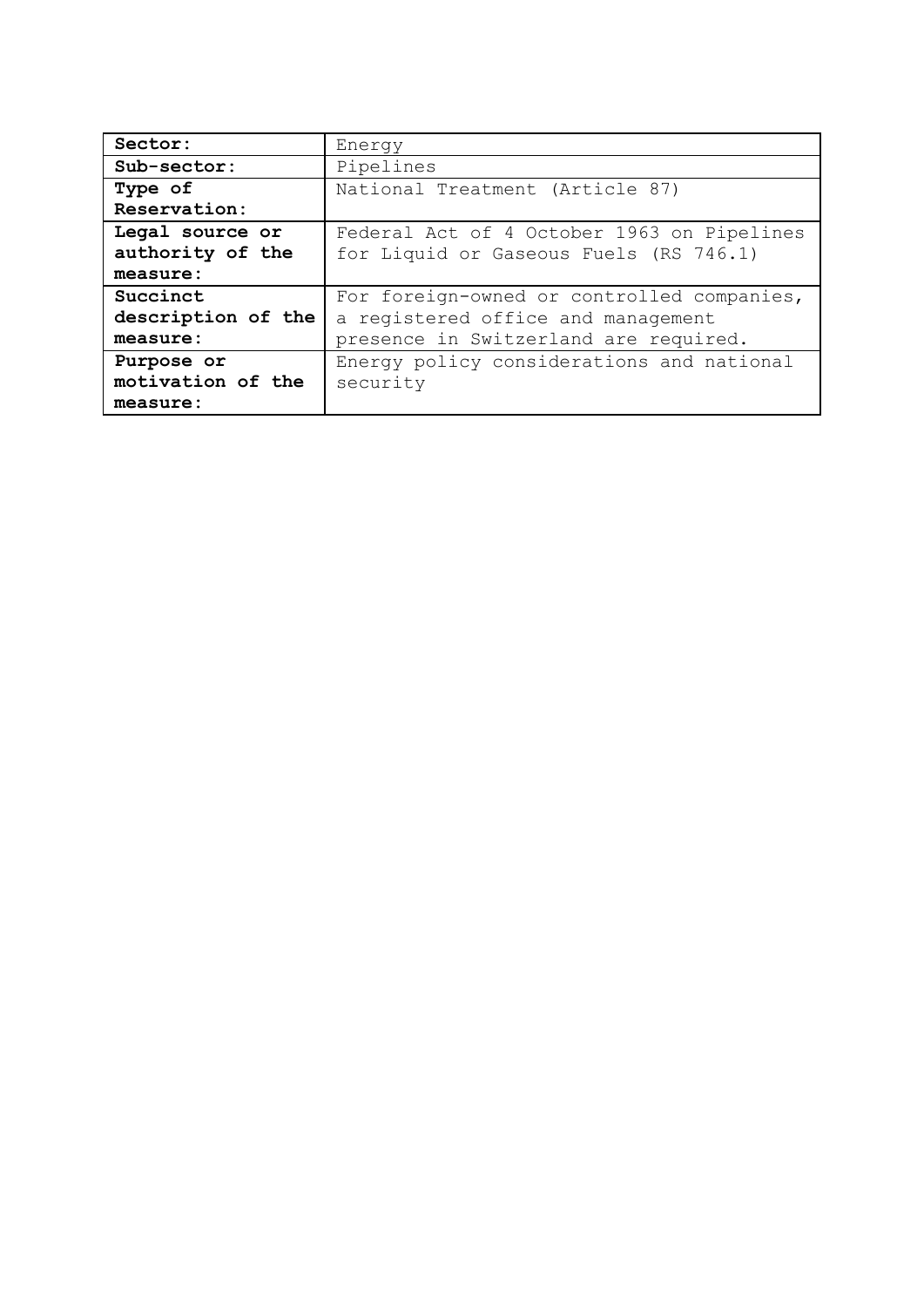| Sector:            | All Sectors                               |
|--------------------|-------------------------------------------|
| $Sub-sector:$      |                                           |
| Type of            | National Treatment (Article 87)           |
| Reservation:       | Most-Favoured-Nation Treatment (Article   |
|                    | 88)                                       |
| Legal source or    |                                           |
| authority of the   |                                           |
| measure:           |                                           |
| Succinct           | Any existing non-conforming measure that  |
| description of the | is maintained, continued, or renewed at   |
| measure:           | any time at the municipal level.          |
|                    | Switzerland shall take any reasonable     |
|                    | measures as may be available to it to     |
|                    | increase the conformity with the relevant |
|                    | provisions of Chapter 9 of such existing  |
|                    | non-conforming measures.                  |
| Purpose or         |                                           |
| motivation of the  |                                           |
| measure:           |                                           |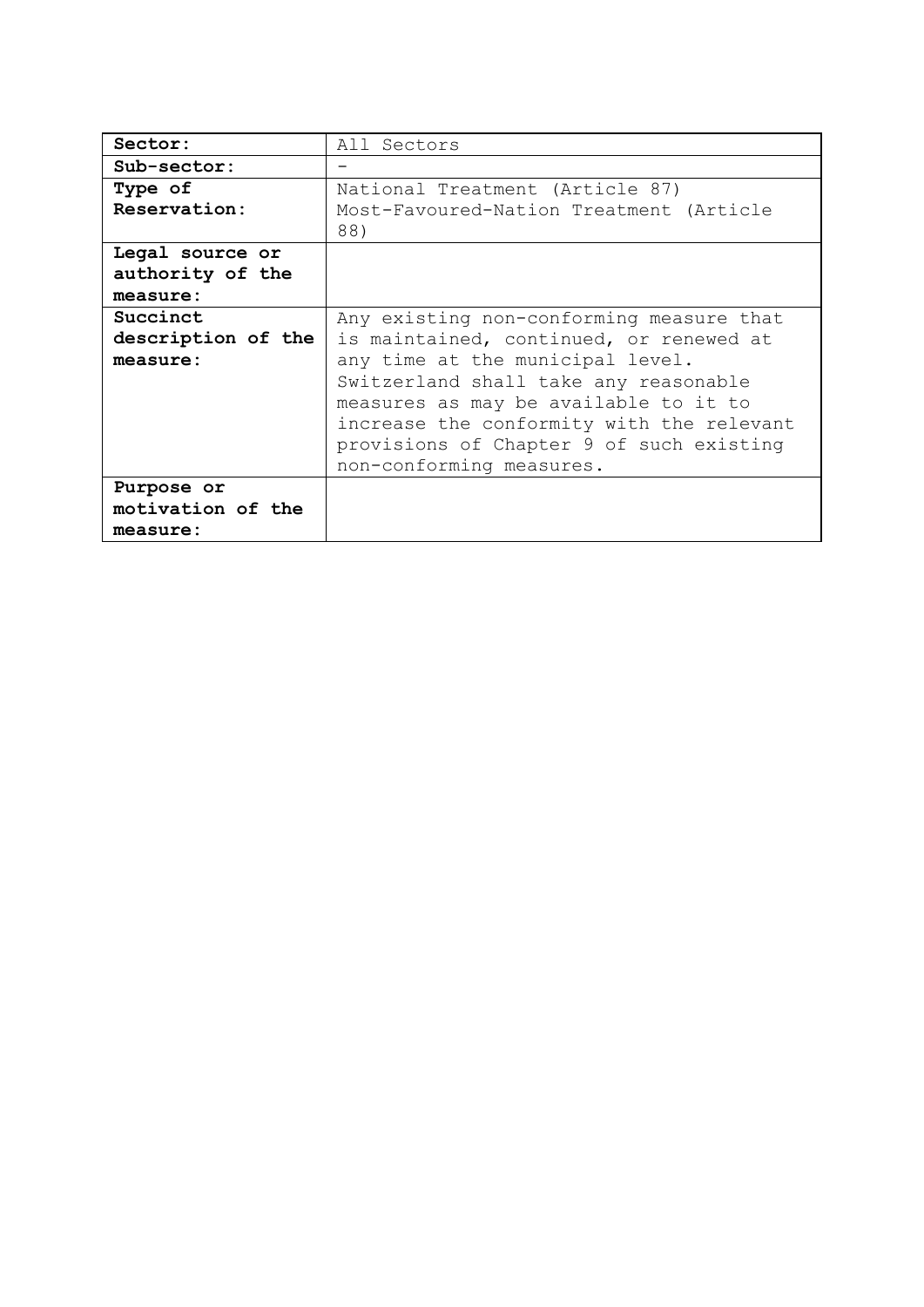## Section 2 List of Reservations for Measures Referred to in Subparagraph 1(c) of Article 90

| Sector:            | All Sectors                               |
|--------------------|-------------------------------------------|
| Sub-sector:        |                                           |
| Type of            | National Treatment (Article 87)           |
| Reservation:       | Most-Favoured-Nation Treatment (Article   |
|                    | 88)                                       |
| Legal source or    |                                           |
| authority of the   |                                           |
| measure:           |                                           |
| Succinct           | Switzerland reserves the right to adopt   |
| description of the | any new non-conforming measure which does |
| measure:           | not affect the overall level of           |
|                    | commitments under this Agreement.         |
| Purpose or         |                                           |
| motivation of the  |                                           |
| measure:           |                                           |